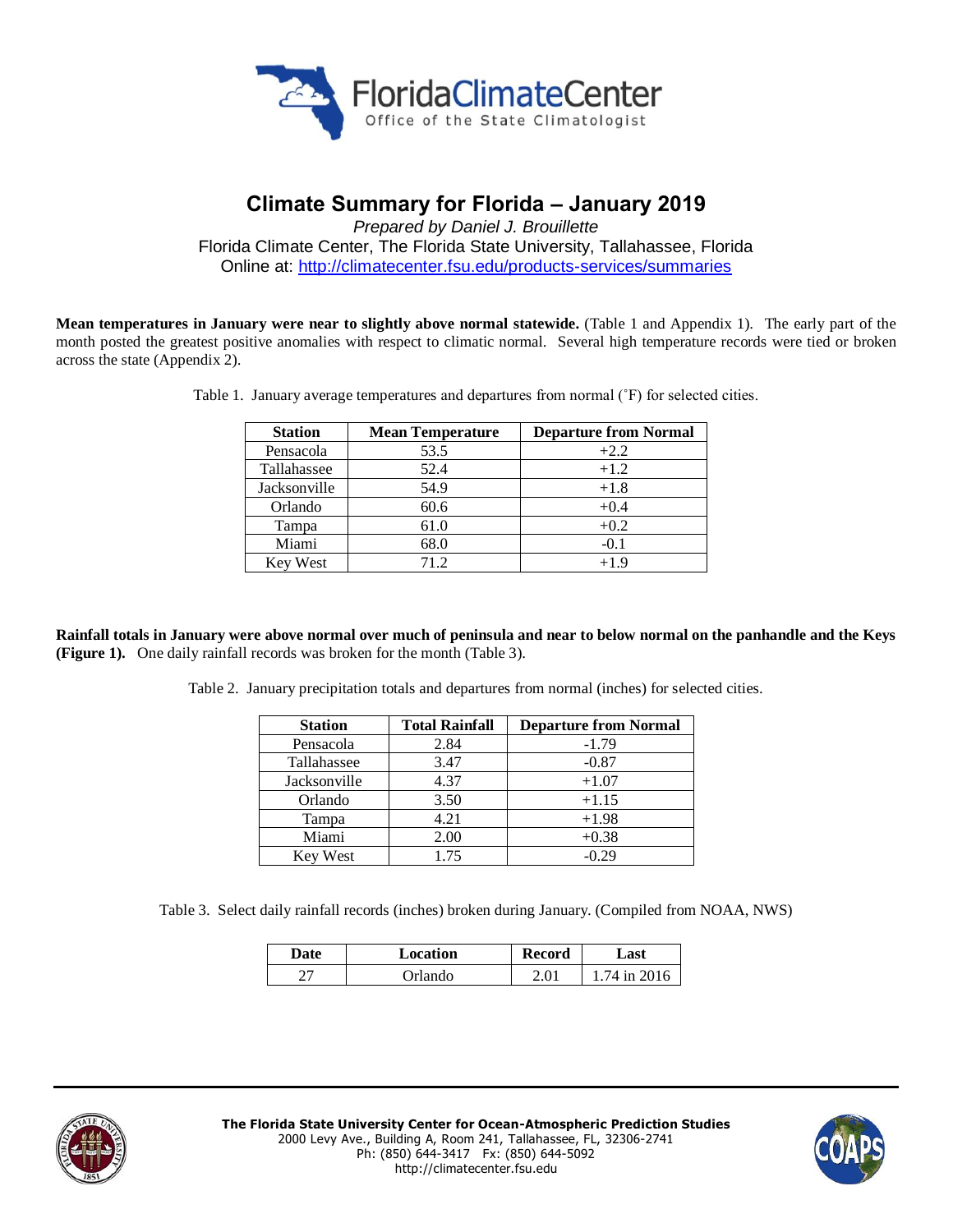Figure 1. A graphical depiction of the monthly rainfall departure from normal (inches) for January is given in the figure below (courtesy of NOAA, NWS).



## **ENSO-neutral conditions are present in the Pacific, with El Niño about to develop.**

Based on current data and forecast models, forecasters with the Climate Prediction Center (CPC) continue with an El Niño Watch. ENSO-neutral conditions currently are present, with sea-surface temperatures (SST) above average across the equatorial Pacific Ocean. The chance of El Niño development during the climatological boreal winter (December-January-February) is 90% and, and the chance of it continuing during the spring (March-April-May) is 65%. The CPC seasonal outlook covering February favors above-normal temperatures statewide and above-normal rainfall on the panhandle, with equal chances of above-, below-, and near-normal rainfall elsewhere.

#### **Hazardous Weather Events in December.**

According the Local Storm Reports (LSRs) issued by the local National Weather Service (NWS) offices serving Florida, the following instances of hazardous weather were reported across the state in January 2019.

Table 4. Breakdown of storm reports submitted in Florida during the month of January. (Compiled from Iowa State University/Iowa Environmental Mesonet.)

| <b>Report Type</b>       | <b>Number of Reports</b> |
|--------------------------|--------------------------|
| <b>Coastal Flood</b>     |                          |
| Dense Fog                | 12                       |
| Flash Flood              |                          |
| Flood                    |                          |
| Hail                     |                          |
| Heavy Rain               |                          |
| Marine Hail              |                          |
| Marine Thunderstorm Wind |                          |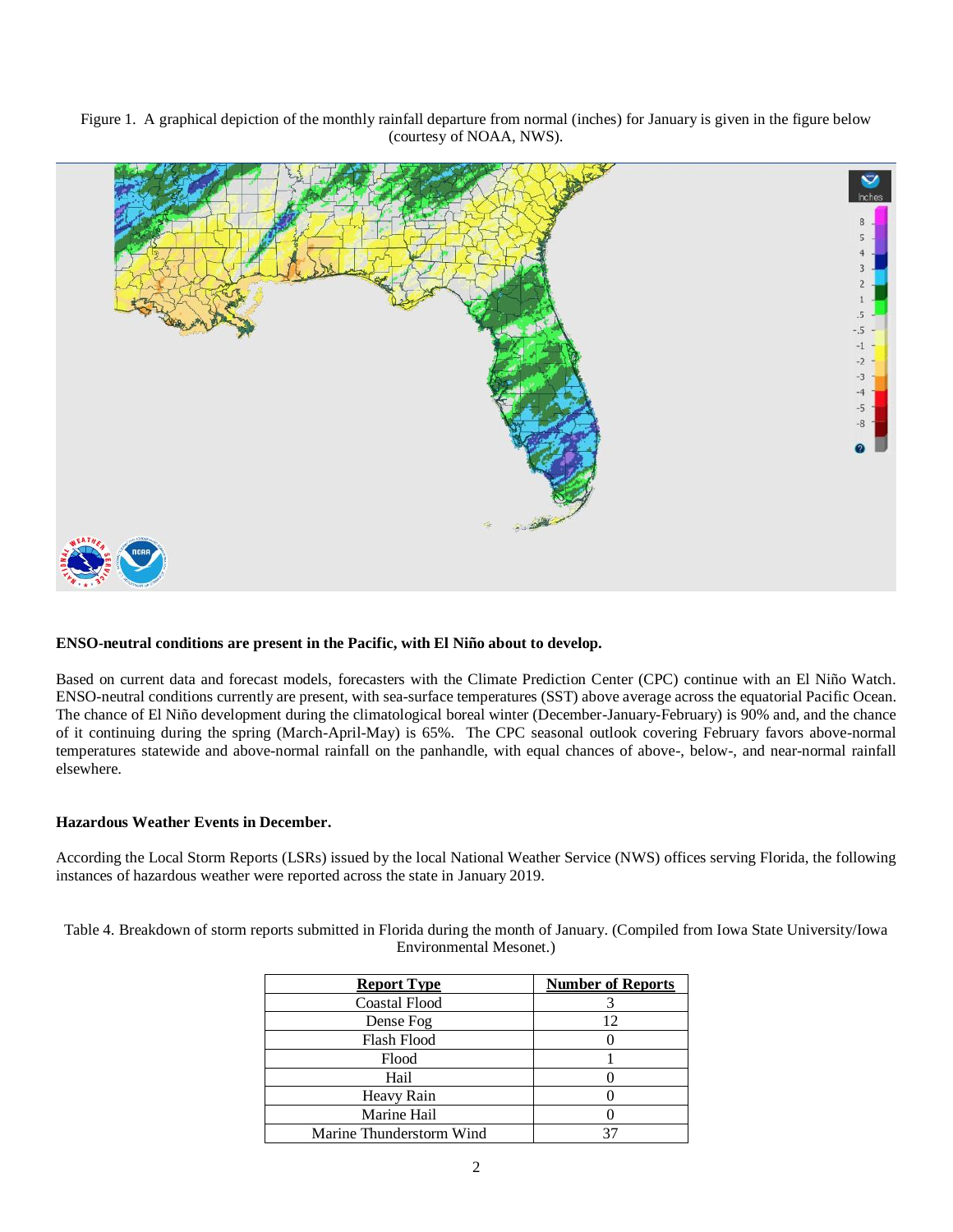| Non-Thunderstorm Wind Damage |    |
|------------------------------|----|
| Non-Thunderstorm Wind Gust   |    |
| Tornado                      |    |
| Thunderstorm Wind Damage     | 25 |
| Thunderstorm Wind Gust       |    |
| Waterspout                   |    |

### **Drought-Related Impacts.**

At the end of January 2019, according to the U.S. Drought Monitor, moderate drought (surrounded by abnormally dry conditions) affected portions of the coastal counties from Brevard to Palm Beach. Earlier in the month, drought was more widespread over south and portions of central Florida, but rains in the last week of the month alleviated it.

As of 1 February, the Lake Okeechobee water level was at 12.67 ft. above sea level, which is below average for this time of the year.

D4

 $0.00$ 

 $0.00$ 

 $0.00$ 

 $0.00$ 

 $0.00$ 

 $0.00$ 



#### **Agriculture-Related Impacts.**

Information for this section is derived from reports published by the United States Department of Agriculture. Because of a lapse in appropriations to some agencies in the federal government, all these reports scheduled for January issuance were cancelled. However, the first report issued in February indicated that approximately one-fifth of the state had very short or short soil moisture and that the balance had either adequate (approximately two-thirds) or surplus (approximately one-sixth) moisture. Dry conditions in central and south Florida began to be ameliorated by heavy rains late in the month, aiding with citrus production. On the panhandle, the peanut and cotton harvests came to completion but showed deleterious impacts from Hurricane Michael.